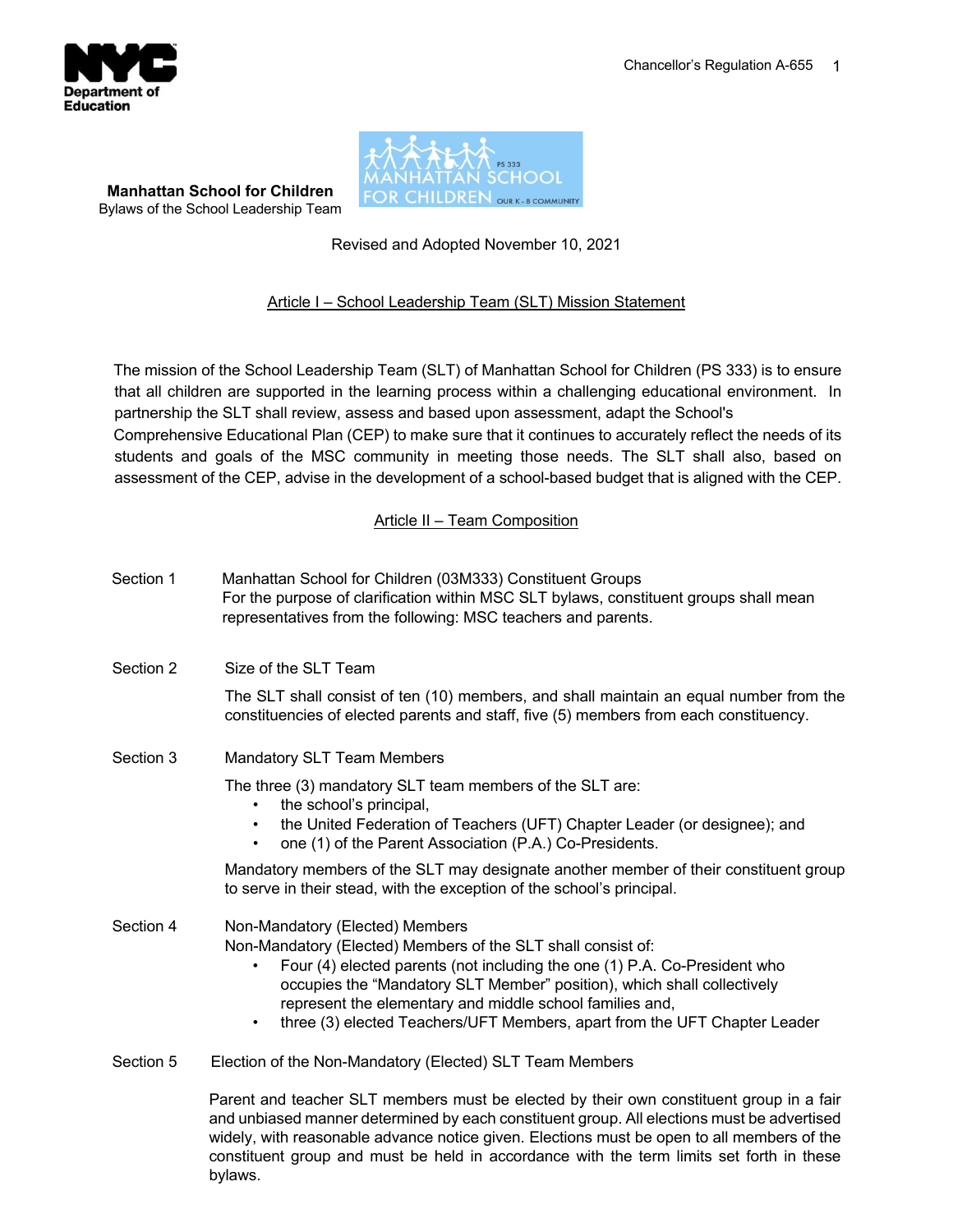

SLT parent members must be elected during the PA elections that are held each Spring. Parents must be provided a minimum of ten calendar days' notice prior to the election.

The teacher members of the SLT shall be elected by their own constituent group. The UFT chapter leader (or UFT chapter leader's designee) will notify SLT Chairperson of the elected SLT teacher members.

Community based organizations (CBO's) may also serve on SLTs. The SLT will create a process for the organizations to apply for membership. A member of the team may also recommend an organization for membership. This will be done on an annual basis. Community based organization members will be included in the total number of SLT team members, but will not be counted when determining the balance of parent and staff members.

Elections held to fill vacancies due to resignation, cessation of member eligibility, or removal pursuant to Article I will be conducted by the appropriate constituent group prior to the next scheduled team meeting. Team members elected to fill vacancies shall be eligible to serve until the completion of that term.

### Section 6 SLT Chairperson/Co-Chairpersons

Selection Method - The Chairperson shall be selected by consensus of the team and shall serve for a period of one (1) year. If the team opts to elect Co-Chairpersons, they will share the role of Chairperson as outlined in these SLT Bylaws. The election shall take place at the September meeting. The Chairperson is responsible for scheduling meetings, ensuring that team members have the information necessary to guide their planning, and focusing the team on educational issues of importance to the school. The Chairperson ensures that voices of all team members are heard. The Chairperson may request rotating facilitation of the meetings, such as through the creation of a "SLT Co-Chairperson" position.

### Section 7 Additional SLT Leadership Roles

Secretary – The SLT Secretary will be responsible for sending SLT meeting notices and for keeping the minutes of SLT meetings. Such minutes must be maintained at the school, with a copy provided to the PA. The school principal may designate an office staff member to assist the SLT secretary.

Timekeeper – The SLT Timekeeper ensures that all meeting agenda-items are discussed by monitoring the allotment of time afforded each meeting agenda-item.

SLT Remuneration Log-Sheet Coordinator – The SLT Remuneration Log-Sheet Coordinator shall distribute and collect at the beginning and at the conclusion of each SLT meeting the official 'SLT Remuneration Log-Sheets'.

Selection Method – Additional leadership roles will be filled by consensus of the team at any regular meeting and shall serve for a period of no more than one (1) year.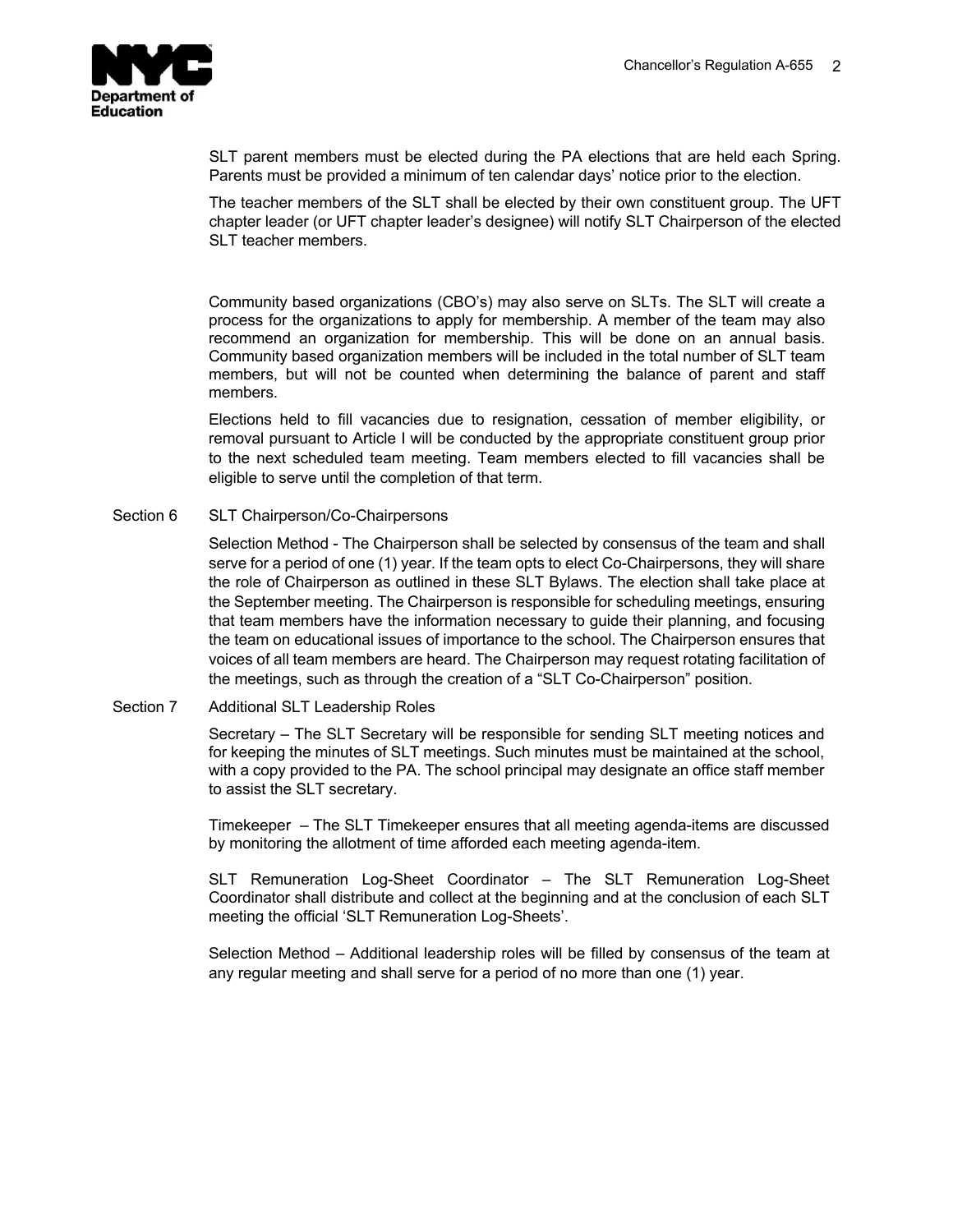

#### Section 8 Length of Term and Term Limits

Parent members of the SLT, with the exception of mandatory member, are elected for two (2) year terms. UFT/Teacher Members of the SLT, with the exception of mandatory member, are elected for one (1) year terms. However, all members must remain eligible to serve pursuant to Chancellor's Regulation A-655 for the duration of their term.

Non-mandatory (Elected) SLT Members may not serve more than two (2) consecutive terms. However, if no other willing, eligible candidate is identified for a particular constituent group, a member may be elected for an additional term. The election of the non-mandatory parent members of the SLT shall be staggered to the extent possible.

### Section 9 Responsibilities of School Leadership Team (SLT) Members

Team members, including those additional roles outlined in these bylaws, are responsible for developing an annual school Comprehensive Educational Plan (CEP) that is aligned with the school-based budget for the ensuing school year. The school-based budget provides the fiscal parameters within which the SLT will develop the goals and objectives to meet the needs of students and the school's educational program.

The SLT shall provide an annual assessment to the community or high school superintendent of the principal's record of developing an effective shared decision-making relationship with the SLT members during the year.

The SLT will coordinate with other school committees such as the Parent Association (PA)/Parent Teacher Association (PTA) to ensure that all school-wide committees are working toward the same goals set forth in the CEP.

Team members must work collaboratively by sharing their ideas and concerns and listening to the ideas and concerns of others; engaging in collaborative problem-solving and solutionseeking that will lead to consensus-based decisions.

Team members must communicate effectively with their constituent groups and share the views of their constituencies with the team.

### Article III –- SLT Team Meetings

### Section 1 Schedule of Meetings

The School Leadership Team (SLT) shall meet at least once a month during the school year. All meetings shall be shall be held on **first Wednesday of each month** from **3:15- 5:15pm (with the exceptions of the agreed-upon SLT meeting-dates of: September 29, 2021, October 27, 2021, November 10, 2021, and March 16, 2021).** If school is closed **2022**on the Wednesday, meetings will be held on an alternate day during the month as selected by the SLT Chairperson. Additional meetings will be scheduled by the Chairperson as needed or upon request by the SLT team members. Meetings will be scheduled at a time convenient for parent members on the team. Parent members will be polled each year to determine a convenient time for SLT team meetings. For those SLT meetings where at least one (1) meeting participant (inclusive of guests, non-members, and members of the general public who are attending as observers) is/are participating in the SLT meeting "remotely" (i.e. not fully "in-person" or in a "hybrid" meeting format), the SLT Chairperson (and/or the SLT Co-Chairperson if he/she/they are chairing the SLT meeting at the time), shall have the sole discretion as to whether or not to extend the SLT meeting by a duration of time not to exceed fifteen (15) minutes, so as to off-set the meeting time that is lost due to technological failure(s), and/or due to the lack of adequate Internet broadband.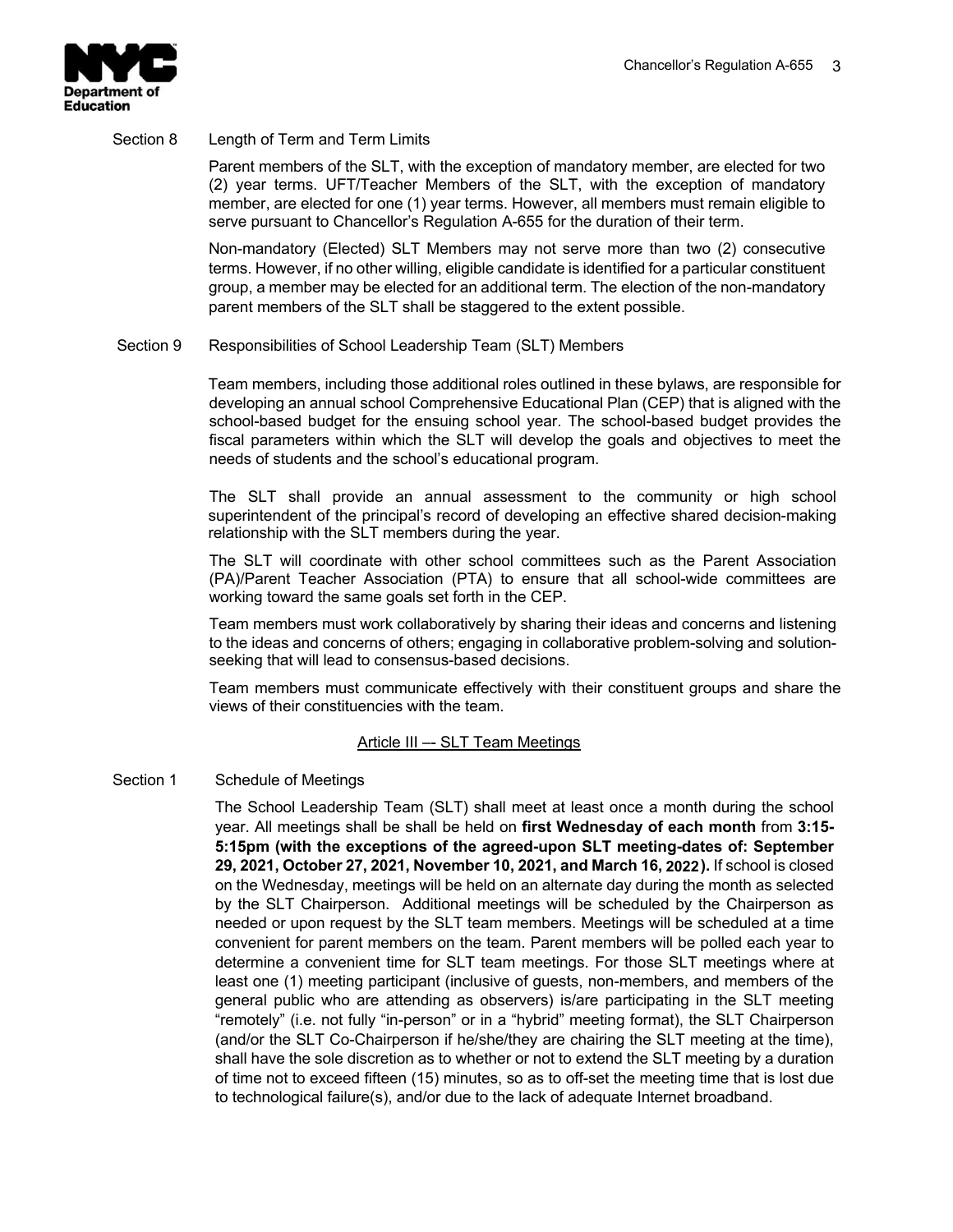

Section 2 Notice of SLT Team Meetings

The School Leadership Team (SLT) will establish a yearly calendar which shall be posted in the general office, on the PTA Bulletin board and on the school website at the beginning of each school year. The calendar shall be distributed at the first meeting of the parent association each school year. The SLT Secretary will send meeting reminders one week prior to all meetings by school email.

### Section 3 SLT Meeting Attendance

School Leadership Team (SLT) members are expected to attend all meetings. If team members are unable to attend the meeting, they must contact the SLT Chairperson in advance of the meeting.

Members who miss more than two (2) consecutive meetings without rendering in writing a good and valid excuse will be subject to removal from the team.

### Section 4 Quorum

A majority (half of the entire SLT membership, plus one) of SLT members including representation from both teachers and parents shall constitute a quorum. Each constituent group shall be responsible for ensuring that their group is adequately represented at each meeting.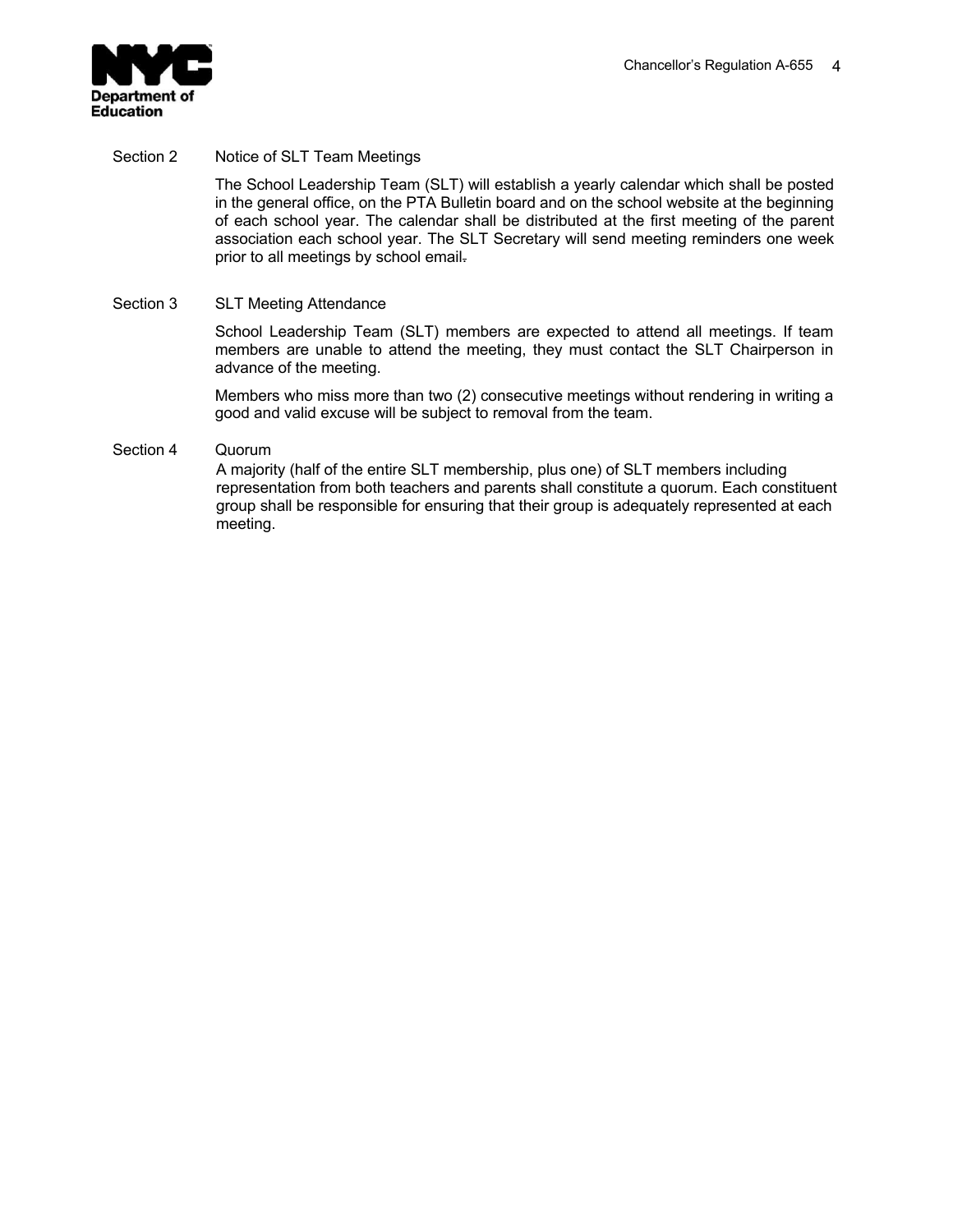

## Section 5 Order of Business:

- Call to Order
- Principal, PA and Committee Reports
- Discussion of Unfinished Business Agenda Items
- Discussion of New Business Agenda Items
- Creation of Agenda for the Next Meeting
- Adjournment
- Section 6 Participation in SLT Meetings:

All speakers shall be recognized by the chair prior to speaking. Based on the agreed upon agenda, the SLT Chairperson shall decide when a topic shall be closed for discussion to ensure that all planned topics receive sufficient time.

Observers may be called upon to present for a portion of the meeting.

Non-members that wish to raise an item to the SLT should bring the issue description to a team member first (e.g., their constituent representative), who can request that it be added to a future agenda. The team will decide whether or not additional speakers are needed for that topic.

## Article IV – Removal of a School Leadership Team Member

## Section 1 Removal Process

Team members who fail to attend four (4) consecutive meetings, fail to perform their roles and responsibilities as outlined in these bylaws, or behave in a manner that is disruptive and undermining to the work of the Team will be removed by consensus of the remaining team members. The School Leadership Team must have a quorum of members present and reach unanimous agreement when deciding to remove a member. The member shall be provided a written notice of the Team's decision. The letter shall include the reason for the removal and the member's right to appeal the decision. The letter shall be signed by the Chairperson or Co-Chairpersons and shall be sent by registered return receipt mail delivery to ensure proper notification and receipt.

## Section 2 Filling a Vacancy

When a member resigns or is removed, the vacancy will be advertised to the appropriate constituent group and an election will be held in accordance with these bylaws.

### Article V – Decision-Making

Section 1 Consensus-based decision-making is the primary means of making School Leadership Team (SLT) decisions. Consensus is defined as reaching an agreement acceptable to all members. The team should develop methods for engaging in collaborative problem solving and solution seeking and, when necessary, effective conflict resolution strategies.